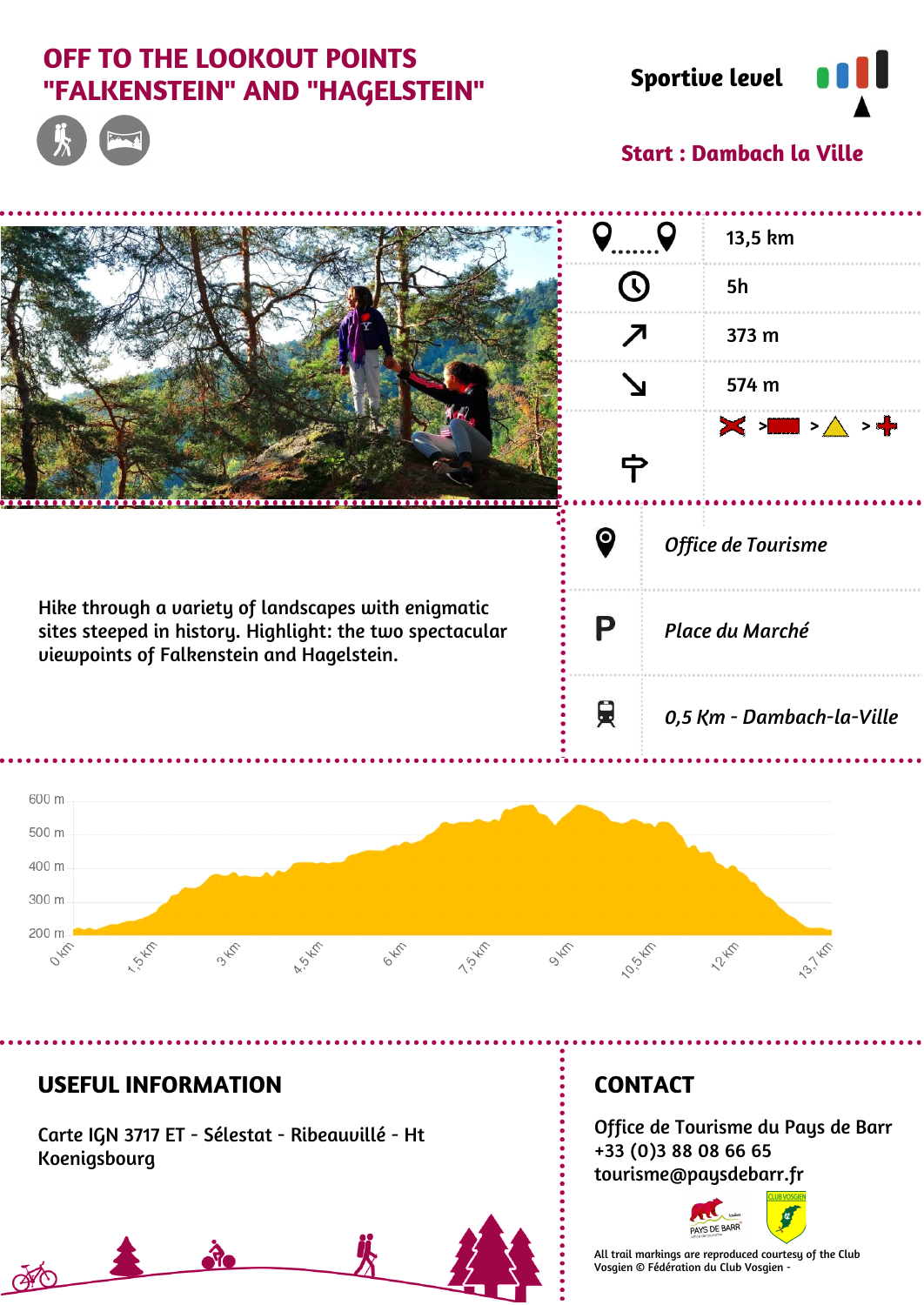#### **STEPS**

#### **T** Towards Teufelsloch shelter  $\mathsf{X}$

After leaving the Tourist Office on the right, take the second street on the right (rue du Général de Gaulle). After the town gate, at the second road intersection, at the Notre Dame chapel, turn left. Then take the 1st road on the right. At the Breitstein crossroads, take the path that goes up to the left. At the intersection, take the path that leads up to the right into the woods.

#### **Towards Kaesmarkt**

At the Teufelsloch crossroads, walk up the road on your left towards Bernstein Castle and Schulwaldplatz. After 50 meters take the first path up to the left. At the next intersection with the road, take the path up to the left. You will pass by the Donkey Rock. At Schulwaldplatz, continue along the road in front of you, which leads uphill after the signpost (towards Kaesmarkt, Bernstein Castle).

| з  **Lookout points**

At the end of the path at the intersection, turn right, then immediately left. Hagelstein rock. Caution: Access to both lookouts is not safe and can be dangerous. Back at Hagelstein crossroads, take the path downhill on the left towards Falkenstein. Discover the view of 3 castles. Back at Falkenstein crossroads, take the path that goes up to the right towards Kaesmarkt. After the bifurcation, take the first path on the left.

### **4** Way back **+**

At the Kaesmarkt junction, take the path downhill opposite. Historical milestones from the 18th and 19th centuries. At the next junction enjoy the view of Bernstein Castle. At the end of the descent opposite the vineyards, take the path leading down to the left into the woods towards Dambach. When you leave the woods, you arrive again in the vineyards and at the St Sébastien chapel. After the chapel, go down the road to the right. At the end of the descent, take the road to the left. After 50 m, take the path that goes down to the right. At the end of the path, turn right along the road. Go around the Blienschwiller gate, then turn right into rue de Gaulle. At the end oft he road, turn left.